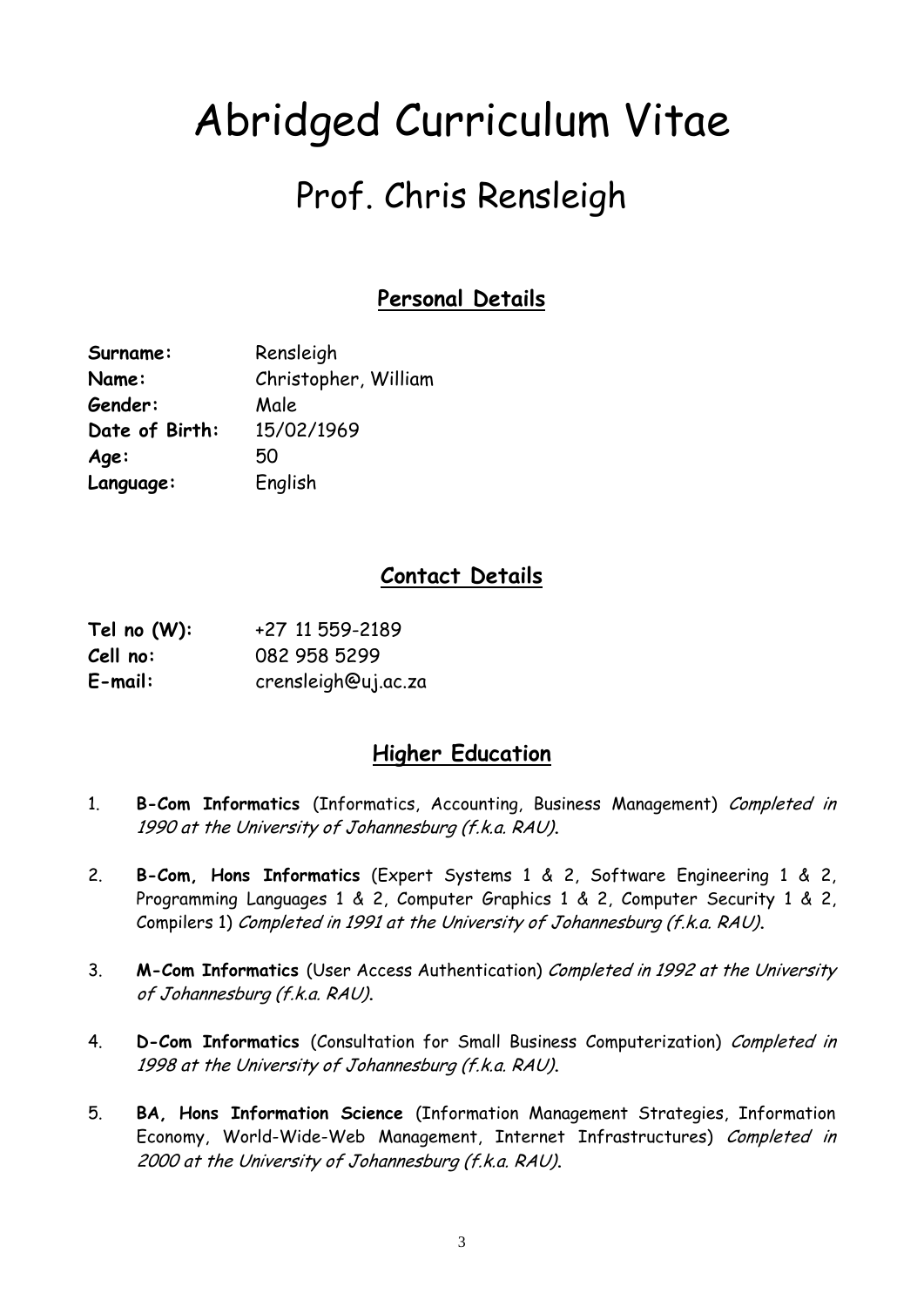### **Employment History**

| 1992 to 1999 | Part time lecturer. In addition, consulting on the application and effective<br>use of Information Systems and the management of information in the<br>business environment. |
|--------------|------------------------------------------------------------------------------------------------------------------------------------------------------------------------------|
| 1999 to 2002 | Assistant Director Information Technology: Library and Information<br>Centre, Rand Afrikaans University.                                                                     |
| 2002 to 2009 | Senior Lecturer, Associate Professor and then Professor at the Department<br>of Information and Knowledge Management, University of Johannesburg.                            |
| 2010 to date | Head of Department of the Department of Information and Knowledge<br>Management, University of Johannesburg.                                                                 |

I am currently a Professor with the Department of Information and Knowledge Management at the University of Johannesburg, lecturing post graduates and supervising research for Master's and doctoral students. In addition to the above I am also Head of the Department mandated to manage the department on an operational as well as strategic level.

I have been the external examiner on Master's and Doctoral theses and dissertations for various national and international Universities including University of Pretoria, Cape Peninsula University of Technology, University of Kwa-Zulu Natal, Stellenbosch University, Tshwane University of Technology, Nelson Mandela University, University of South Africa, University of the Free State, Rhodes University, University of Botswana, Andhra University (India) and Mangalore University (India).

#### **Completed Masters and Doctoral supervised studies:**

- 1. H.J. Nortje. (Masters Study). Information Environment of the Teleworker. 2003.
- 2. C.J.P. Niemand. (Masters Study). Peer-to-Peer File Sharing as Part of an Information Infrastructure. 2005.
- 3. Z. Barnard. (Masters Study). Information Dissemination to Alumni of the University of Johannesburg. 2005.
- 4. E. Burger. (Masters Study). Information Overload in the South African Banking Industry. 2006.
- 5. D. R. Ackerman. (Masters Study). Community Profile Analysis of the Free State and the Identification of the Information Infrastructure: A Higher education Community Engagement Project. 2007.
- 6. P. Laughton. (Masters Study). Managing Access to Online Pornography at the University of Johannesburg. 2007.
- 7. Z. Barnard. (Doctoral Study). Online Community Portals for Enhanced Alumni Networking. 2007.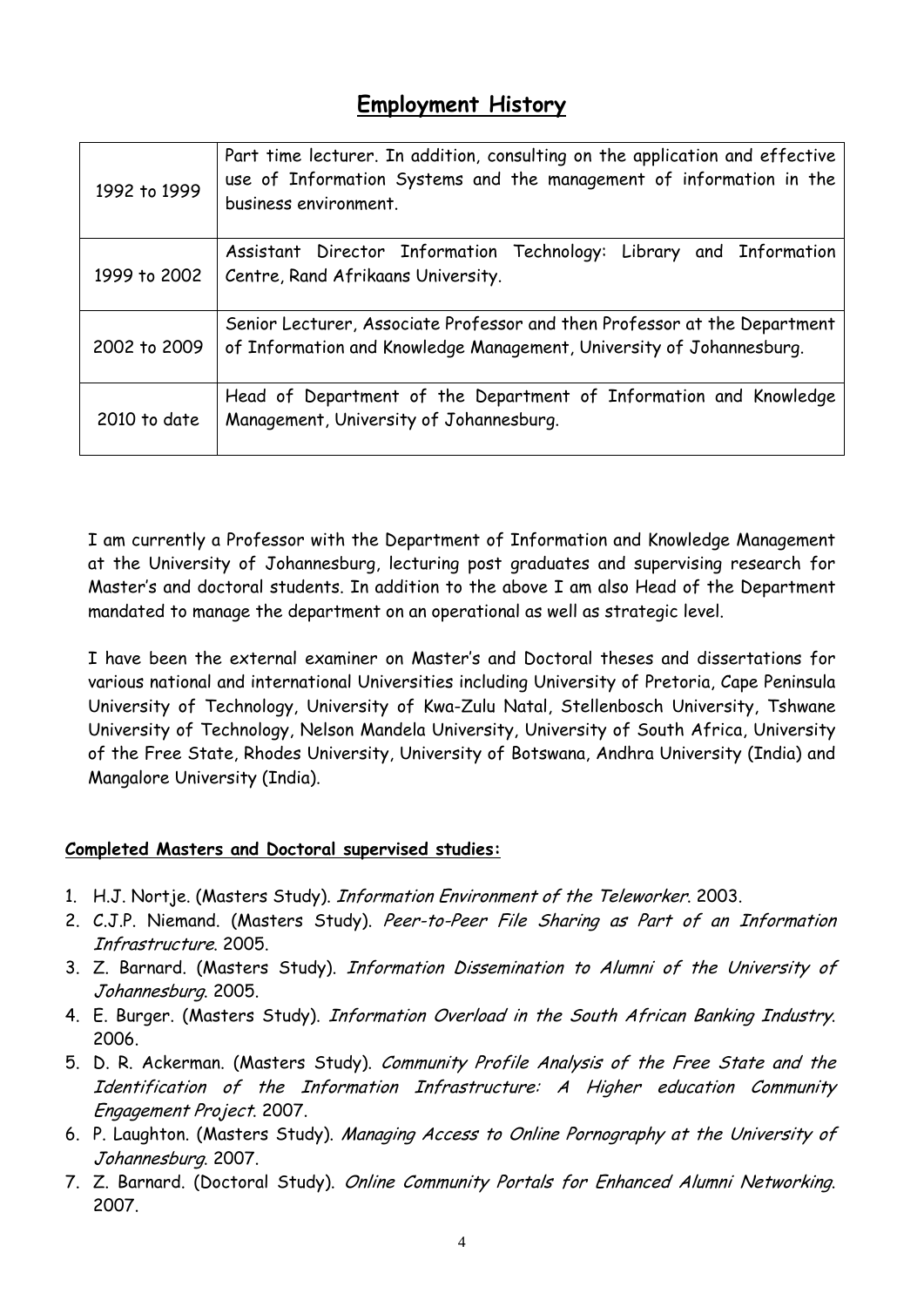- 8. F. Naude. (Doctoral Study). Impact of the Web on Citation and Information Seeking Behaviour of Academics. 2008.
- 9. H.J. Chen. (Masters Study). Online Community Portals for Small Businesses. 2008.
- 10. A. Redlinghuis. (Masters Study). Information protection in the digital banking environment. 2009.
- 11. J. Errera. (Doctoral Study). E-Counselling: an investigation into the practical application of online technology as a viable intervention mode for direct counseling practice. 2011.
- 12. L. Adriaanse. (Masters Study). How does Google scholar compare with Web of Science and Scopus? 2011.
- 13. K.J. Bwalya. (Doctoral Study). E-Governance adoption and synthesis in Zambia: context, issues and challenges. 2012.
- 14. T.I. Dube. (Masters Study). The Importance of Knowledge Management in a Research and Development Facility: Investigating Perceptions and Practice. 2013.
- 15. T.H. Sekane. (Masters Study). The importance of knowledge sharing in increasing revenue collection in SARS. 2014.
- 16. J. Arthur. (Masters Study). The use of Internet and Web technologies in the small church environment. 2014.
- 17. T. Vukeya. (Masters Study). Use of Library Electronic Information Resources by University Undergraduate Students. 2017.
- 18. L. Adriaanse, (Doctoral Study). E-Visibility of Environmental Sciences Researchers at the University of South Africa. Submitted for examination 2019

### **Publishing Experience**

I have co-authored the following books:

- 1) Van den Berg, B. & Rensleigh, C. 1997. Introduction to Micro Computers, Kagiso Publishers.
- 2) Van den Berg, B. & Rensleigh, C. 1997. Kagiso Publishers.
- 3) Van den Berg, B. & Rensleigh, C. 1998. Exploring MS Applications and the Internet, Kagiso Publishers.
- 4) Rensleigh, C. 2004. Information Searching, Chapter 10, in Lessing, N & Scheepers, C (eds). Information is a Management Issue. CSIC: Johannesburg.
- 5) Bwalya, KJ, Du Plessis, T & Rensleigh, C. 2011. Setting the Foundation for e-Democracy in Botswana: An Exploratory Study of Interventions, Chapter 12, pp 229-241, in Cropf, RA & Krummenacher WS (eds). Information Communication Technologies and the Virtual Public Sphere: Impacts of Network Structures on Civil Socety. IGI Global: Hershey.
- 6) Bwalya, KJ, Du Plessis, T & Rensleigh, C. 2011. A Snapshot Overview of Digital Divide, e-Inclusion and e-Government in the Zambian Context, Chapter in Bwalya KJ & Zulu SF (eds).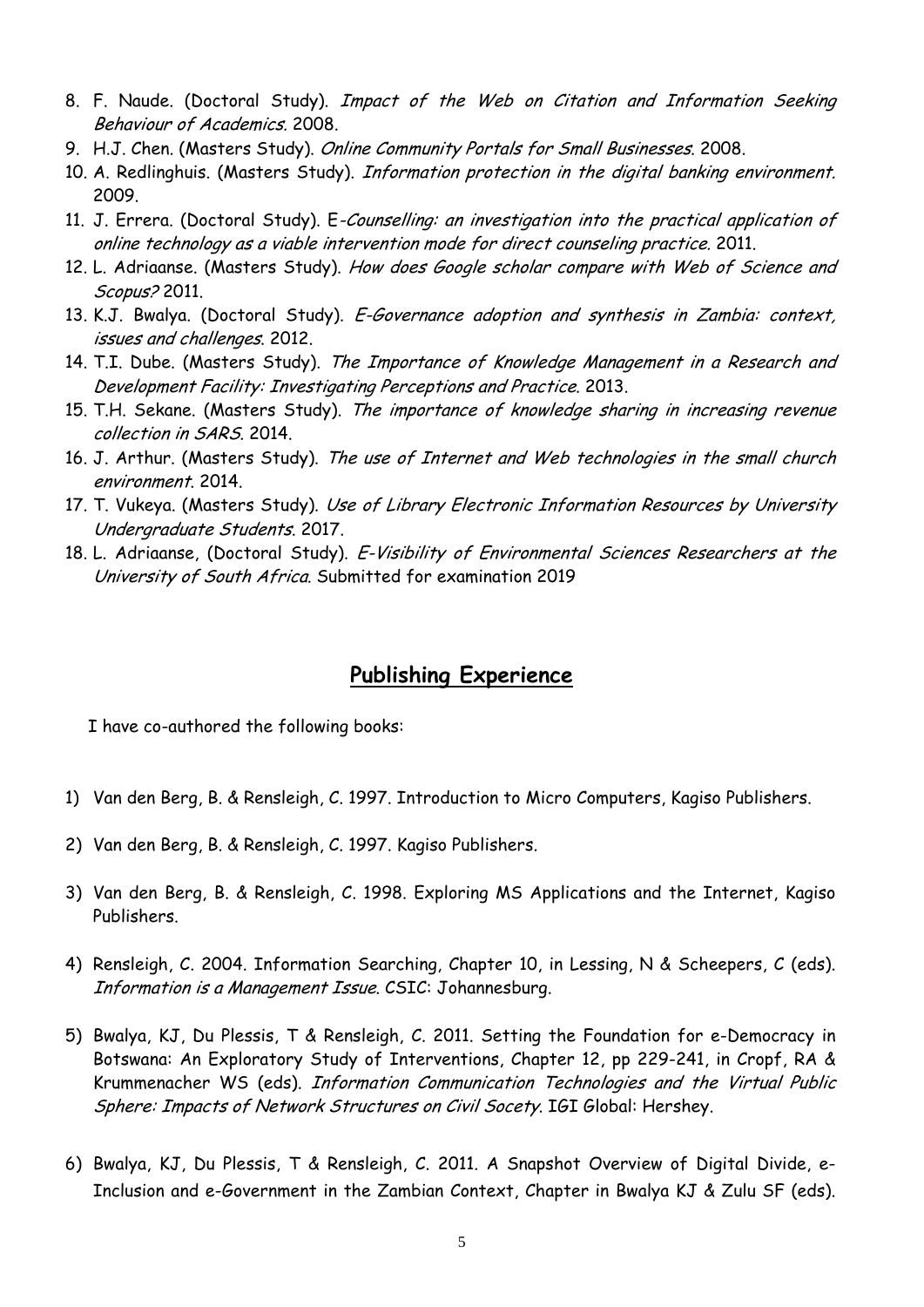Handbook of Research on E-Government in Emerging Economies: Adoption, e-Participation and Legal Frameworks, IGI-Global: New York.

- 7) Bwalya, KJ, Du Plessis, T & Rensleigh, C. 2011. Incorporating "Quicksilver Initiatives" as Framework for e-Government Strategy Design in Emerging Economies, Chapter in Bwalya KJ & Zulu, SF (eds). Handbook of Research on E-Government in Emerging Economies: Adoption, e-Participation and Legal Frameworks, IGI-Global: New York.
- 8) Bwalya, KJ, Du Plessis, T & Rensleigh, C. 2012. Conceptualization of e-Parliament in promoting e-Democracy: Prospects for the SADC Region, in Sobaci, Z (ed). E-Parliament and ICT-Based Legislation: Concept, Experiences and Lessons. IGI Global: New York.

#### **Conference Presentations**

- 1. C. RENSLEIGH & M.S. OLIVIER, A Cost-Effective, Low Risk Model for Consultant Engagement in Small-Business Computerisation, South African Association of Accountancy Biennial National Conference, Johannesburg, 1998.
- 2. C. RENSLEIGH & M.S. OLIVIER, A Study on Small-Business Computerisation in the South African Context, The International Association of Management  $16<sup>th</sup>$  Annual International Conference, Chicago 1998.
- 3. C. RENSLEIGH & M.S. OLIVIER, Consultation for Small-Business Computerisation, First Information Technology Research Indaba of the Rand Afrikaans University, 1998.
- 4. C. RENSLEIGH & S. VELDSMAN, Rand Afrikaans University's Electronic Theses and Dissertations Initiative, Proceedings of the  $2^{nd}$  Annual Conference On World Wide Web Applications , Johannesburg, 2000.
- 5. C. RENSLEIGH, The E-Commerce Revolution, SANLAM Annual Conference, Rustenburg, 2000.
- 6. C. RENSLEIGH & H.P. HATTINGH, A Web Publishing and Document Delivery System: The Rand Afrikaans University's Examination Papers Portal, Proceedings of the 4th Annual Conference on WWW Applications, Stellenbosch, 2002.
- 7. C. RENSLEIGH & C.B. SWANEPOEL, Managing Student Internet Workstations as Part of an Information Infrastructure: An Academic Library Perspective, The 2002 Conference on Information Technology in Tertiary Education (CITTE), Durban, 2002.
- 8. C. RENSLEIGH & S. VELDSMAN, Information Resource and Communication Technology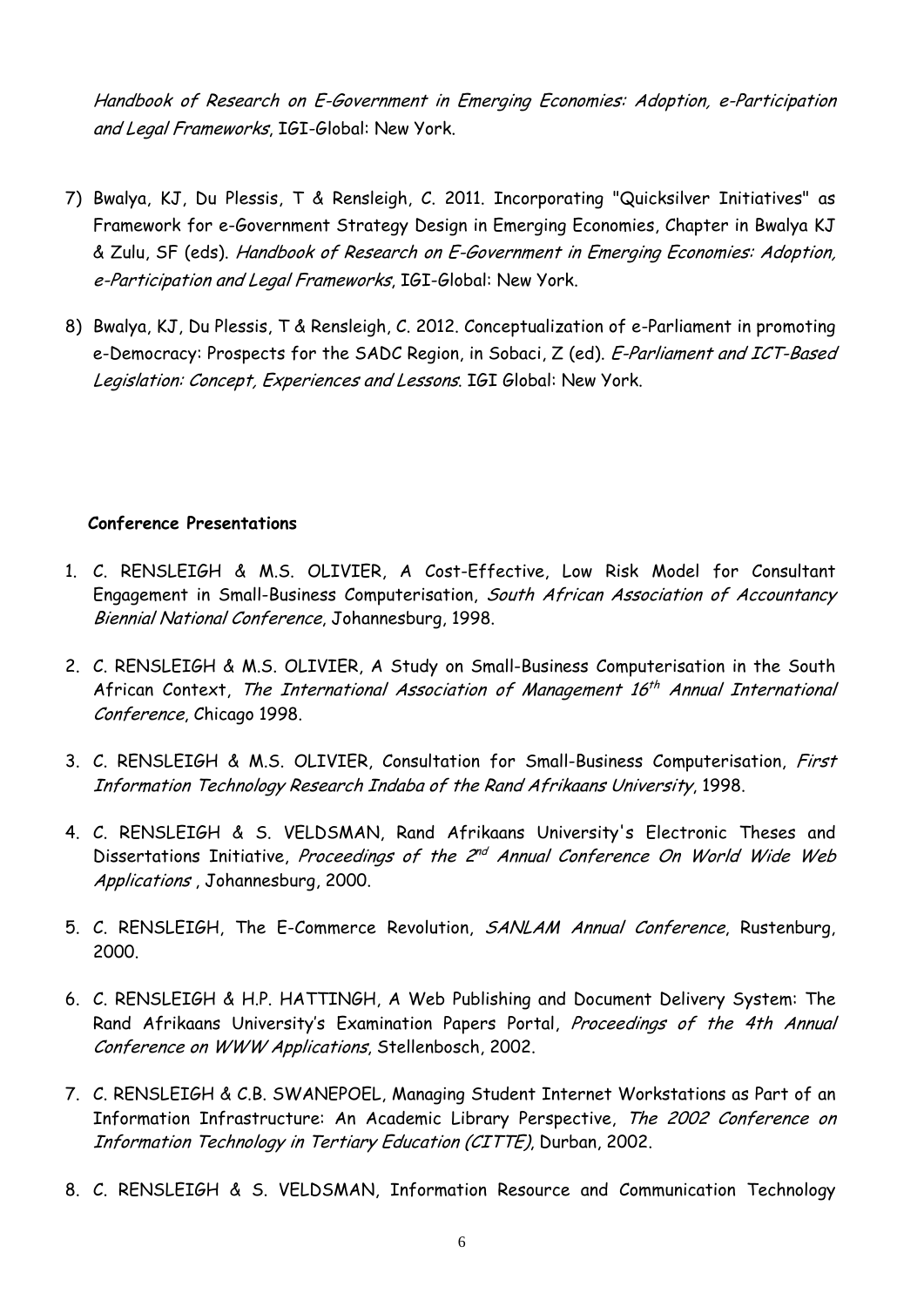Challenges in the Higher Education Library Environment: A Framework for a National Strategy, Proceedings of the Second Biannual DISSAnet Conference, Pretoria, 2002.

- 9. C. RENSLEIGH & A. E. LIEBENBERG, Generating Management Information from the Innopac Library System for SAPSE Reporting: The RAU Experience,  $4<sup>th</sup>$  Annual IUGSA Conference, Roodepoort, 2002.
- 10. C.J.P. NIEMAND & C. RENSLEIGH. Investigating end-user interaction with Internet peerto-peer file sharing systems, Proceedings of  $5<sup>th</sup>$  Annual Conference on World Wide Web Applications, Durban, 2003.
- 11. C. RENSLEIGH & T. DU PLESSIS, A Study of the Impact of WebCT as a Teaching and Learning Support Mechanism on First Year Information Science Students, Proceedings of the  $5<sup>th</sup>$  Annual Conference on World Wide Web Applications, Durban, 2003.
- 12. C. RENSLEIGH, Augmented Integration of the WebCT Environment and the Digital Library Academic Information Services: A model for Improved Student Accessibility, Proceedings of the 2<sup>nd</sup> Annual WebCT European User Conference, London, UK, 2003.
- 13. C. RENSLEIGH, Implementing an Electronic Theses and Dissertations (ETD) initiative within the South African context: Issues and Challenges for Higher Education Libraries, Proceedings of ETD2003: Next Steps – Electronic Theses and Dissertations Worldwide, Berlin, Germany, 2003.
- 14. C. RENSLEIGH & J. VAN DER WESTHUIZEN, A Study on End User Perceptions of the RAU Library's Electronic Course Reserves (ECR), 5<sup>th</sup> Annual IUGSA Conference, Roodepoort, 2003.
- 15. C. RENSLEIGH & C. DE BEER, Simplifying the Click stream: Integrating Electronic Course Reserves (ECR) with WebCT. Proceedings of the  $2^{nd}$  WebCT Innovative Conference, Stellenbosch, 2004.
- 16. C.J.P. NIEMAND & C. RENSLEIGH, A Study of the Utilisation Patterns of Peer-to-Peer File Sharing Technology. Proceedings of the  $6<sup>th</sup>$  Annual Conference on World Wide Web Applications, Johannesburg, 2004.
- 17. Z. BARNARD & C. RENSLEIGH, Investigating Web and Internet utilization for Information Dissemination to Alumni of the University of Johannesburg (UJHB), Proceedings of the  $6<sup>th</sup>$ Annual Conference on World Wide Web Applications, Johannesburg, 2004.
- 18. C. RENSLEIGH & J. VAN DER WESTHUIZEN, Exploring the Integration Possibilities of INNOPAC'S Electronic Course Reserves (ECR) into the WebCT Environment,  $6<sup>th</sup>$  Annual IUGSA Conference, Roodepoort, 2004.
- 19. Z. BARNARD & C. RENSLEIGH & I. NIEMANN, Investigating ICTs for Relationship Marketing targeting Alumni of the University of Johannesburg. Proceedings of the International Conference on Technology, Knowledge and Society, Berkley, USA, 2005.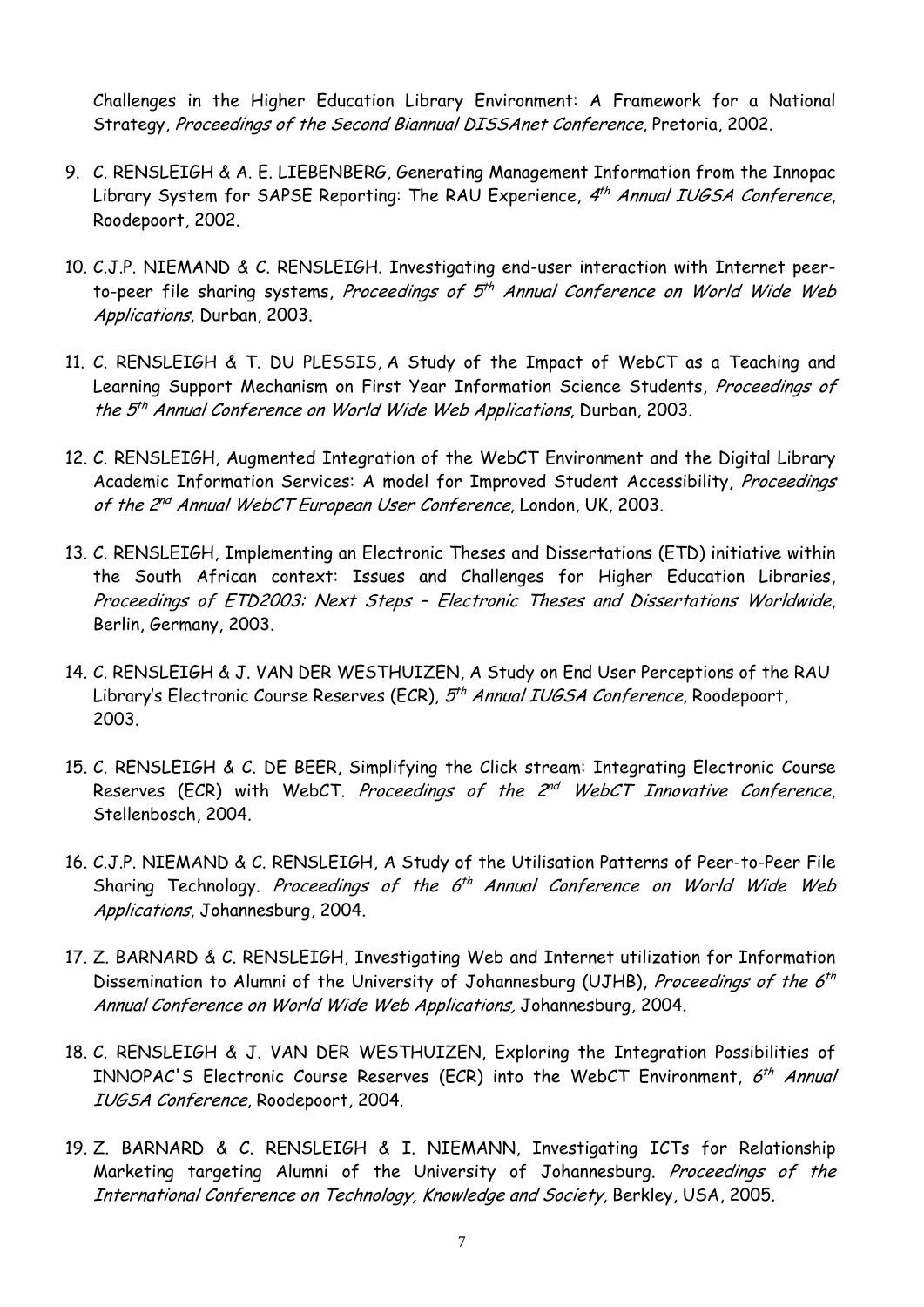- 20.T. DU PLESSIS & C. RENSLEIGH, Improving Access to Course Specific Information in the Virtual Learning Environment of the University of Johannesburg, Proceedings of the  $5<sup>th</sup>$ International Conference on Knowledge, Culture and Change in Organizations, Rhodes, Greece, 2005.
- 21. Z. BARNARD & C. RENSLEIGH, Investigating Online Community Portals for Higher Education Alumni. 7th Annual Conference on World Wide Web Applications, Cape Town, 29-31 August 2005.
- 22. P. LAUGHTON & C. RENSLEIGH, Controling Access to Pornography in an Online University Environment. 7<sup>th</sup> Annual Conference on World Wide Web Applications, Cape Town, 29-31 August 2005.
- 23.Z. BARNARD & C. RENSLEIGH & I. NIEMANN, Investigating ICTs for Information Dissemination to Alumni of the Newly Merged University of Johannesburg, Proceedings of the 12<sup>th</sup> International Conference on Learning, Granada, Spain, 2005.
- 24. P. LAUGHTON & C. RENSLEIGH, Managing Exposure to Online Pornography. Proceedings of the  $7<sup>th</sup>$  South African Online Information Meeting, 21-23 June, CSIR, 2005.
- 25. F. NAUDE & C. RENSLEIGH, Referencing Web Based Information Resources: a Review. 7th Annual Conference on World Wide Web Applications, Cape Town, 29-31 August 2005.
- 26. BARNARD, Z. & RENSLEIGH, C. Evolving an Existing Website into a Web Community Portal in order to Promote Alumki Networking: University of Johannesburg (UJ) Case Study. Proceedings of the IADIS International Conference: Web Based Communities 2006.p459- 461. San Sebastian, Spain. 26-28 February 2006.
- 27.Z. BARNARD & C. RENSLEIGH, Online Community Portals for Higher Education Alumni: First Phase Empirical Results.  $8<sup>th</sup>$  Annual Conference on World Wide Web Applications, Bloemfontein, 6-8 September 2006.
- 28. P. LAUGHTON & C. RENSLEIGH, A Study on the Exposure to Online Pornography at the University of Johannesburg.  $8<sup>th</sup>$  Annual Conference on World Wide Web Applications, Bloemfontein, 6-8 September 2006.
- 29.Z. BARNARD & C. RENSLEIGH, Reporting Preliminary Results of a University Of Johannesburg (UJ) Alumni Online Community Needs Analysis for Relationship Management of Alumni. Southern African Institute for Management Scientists (SAIMS) Annual Conference, 13-15 September 2006.
- 30. E. BURGER & C. RENSLEIGH, Investigating E-mail Overload as Part of Information Overload in the South African Banking Industry.  $8<sup>th</sup>$  Annual Conference on World Wide Web Applications, Bloemfontein, 6-8 September 2006.
- 31. C. RENSLEIGH, Extending Collaboration: Disseminating Information using Posters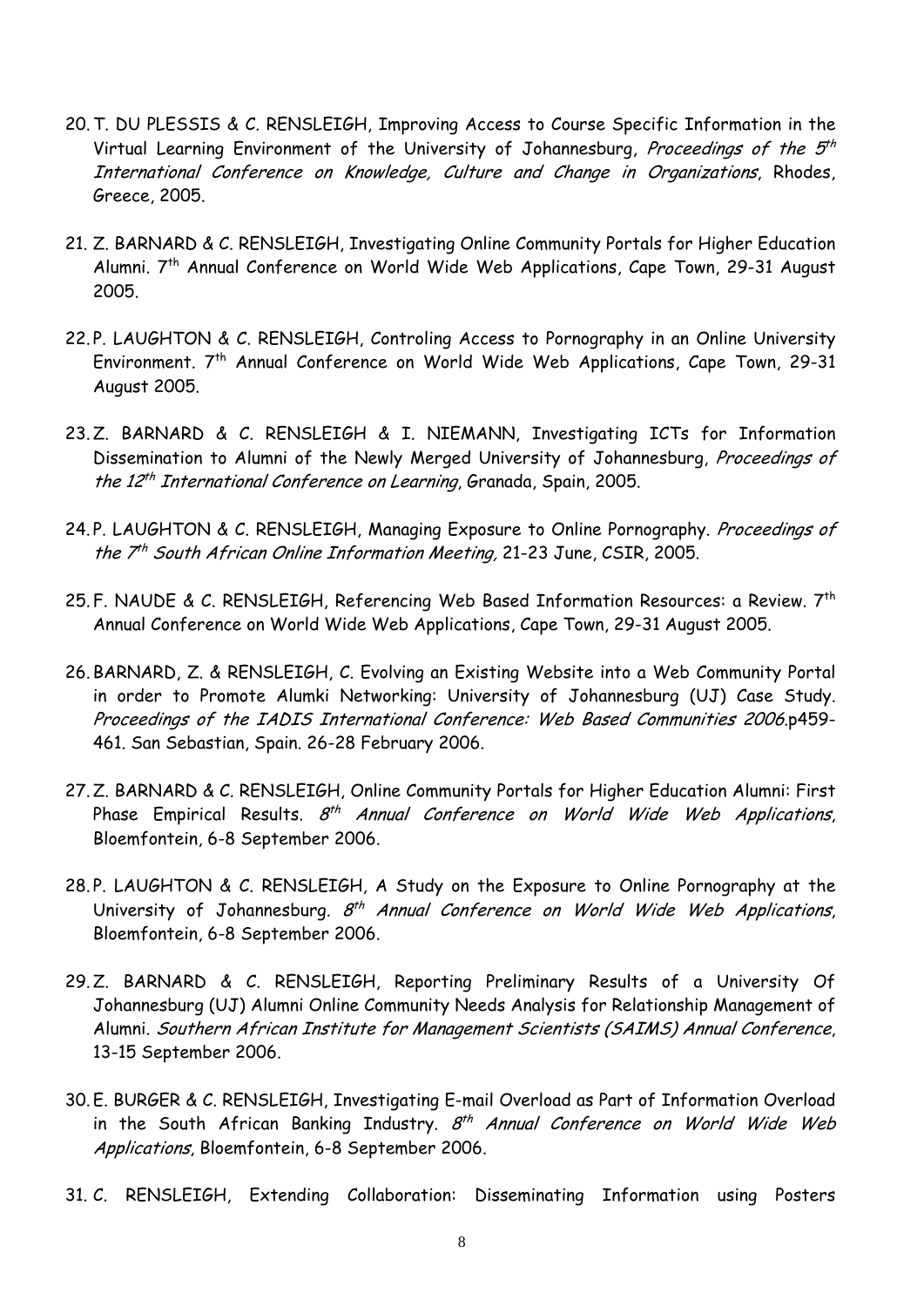Presentations. 7<sup>th</sup> Annual IUGSA Conference, Pretoria, 9-10 Nov 2006.

- 32. P. LAUGHTON & C. RENSLEIGH, Exposure to Online Pornography at the University of Johannesburg: Second Phase Empirical Results. The 3rd International Conference on technology, Knowledge & Society, Cambridge University, Cambridge, 9-12 January 2007.
- 33. Z. BARNARD & C. RENSLEIGH, Online Community Portals for Higher Education Alumni: Second phase qualitative empirical results.  $9<sup>th</sup>$  Annual Conference on World Wide Web Applications, Johannesburg, 5-7 September 2007.
- 34. C. RENSLEIGH, Managing the Information Needs of Alumni for Enhanced Networking.  $2^{nd}$ Annual Conference of the South African Alumni Consortium, 1-2 August 2007, (Invited Paper).
- 35. Z. BARNARD & C. RENSLEIGH, GradNet: A Networking Portal for Graduates. 9<sup>th</sup> Annual Conference on World Wide Web Applications, Johannesburg, 5-7 September 2007, (Invited Paper).
- 36. C. RENSLEIGH, Information Dissemination: Paper vs. Posters Presentations.  $8<sup>th</sup>$  Annual IUGSA Conference, Pretoria, 15-16 Nov 2007.
- 37.Z. BARNARD & C. RENSLEIGH, Online Community Portals Supporting CRM: The Gradnet Case Study. IADIS International Conference Web Based Communities, Netherlands, 22-27 July 2008.
- 38. H.J. CHEN. & C. RENSLEIGH, Web Portals for the Improved use of Digital Information Resources in South African Small Businesses,  $10<sup>th</sup>$  Annual Conference on WWW Applications, Cape Town, 3-5 Sept 2008.
- 39. L. ADRIAANSE. & C. RENSLEIGH, Google Scholar the Free Citation Source Compared to the Fee-Based Citation Resources Web of Science and Scopus: Substitute or Complement?, 10<sup>th</sup> Annual Conference on WWW Applications, Cape Town, 3-5 Sept 2008.
- 40. C. RENSLEIGH. & Z. BARNARD, Online Community Portals for Enhances alumni Networking. Proceedings of the 5<sup>th</sup> Biennial DISSAnet International Conference, Pretoria, 4-6 March 2009.
- 41. C. RENSLEIGH. & F. NAUDE, Impact of the Web on Citation and Information-Seeking Behaviour of Academics. Proceedings of the  $5<sup>th</sup>$  Biennial DISSAnet International Conference, Pretoria, 4-6 March 2009.
- 42. C. RENSLEIGH. & E. BURGER, Information Overload in the South African Banking Sector: with Specific Reference to E-mail Overload. Proceedings of the  $5<sup>th</sup>$  Biennial DISSAnet International Conference, Pretoria, 4-6 March 2009.
- 43. C. RENSLEIGH. & A. REDLINGHUIS, Information protection when using Internet banking services and products. Proceedings of the  $12^{th}$  Annual Conference on WWW Applications,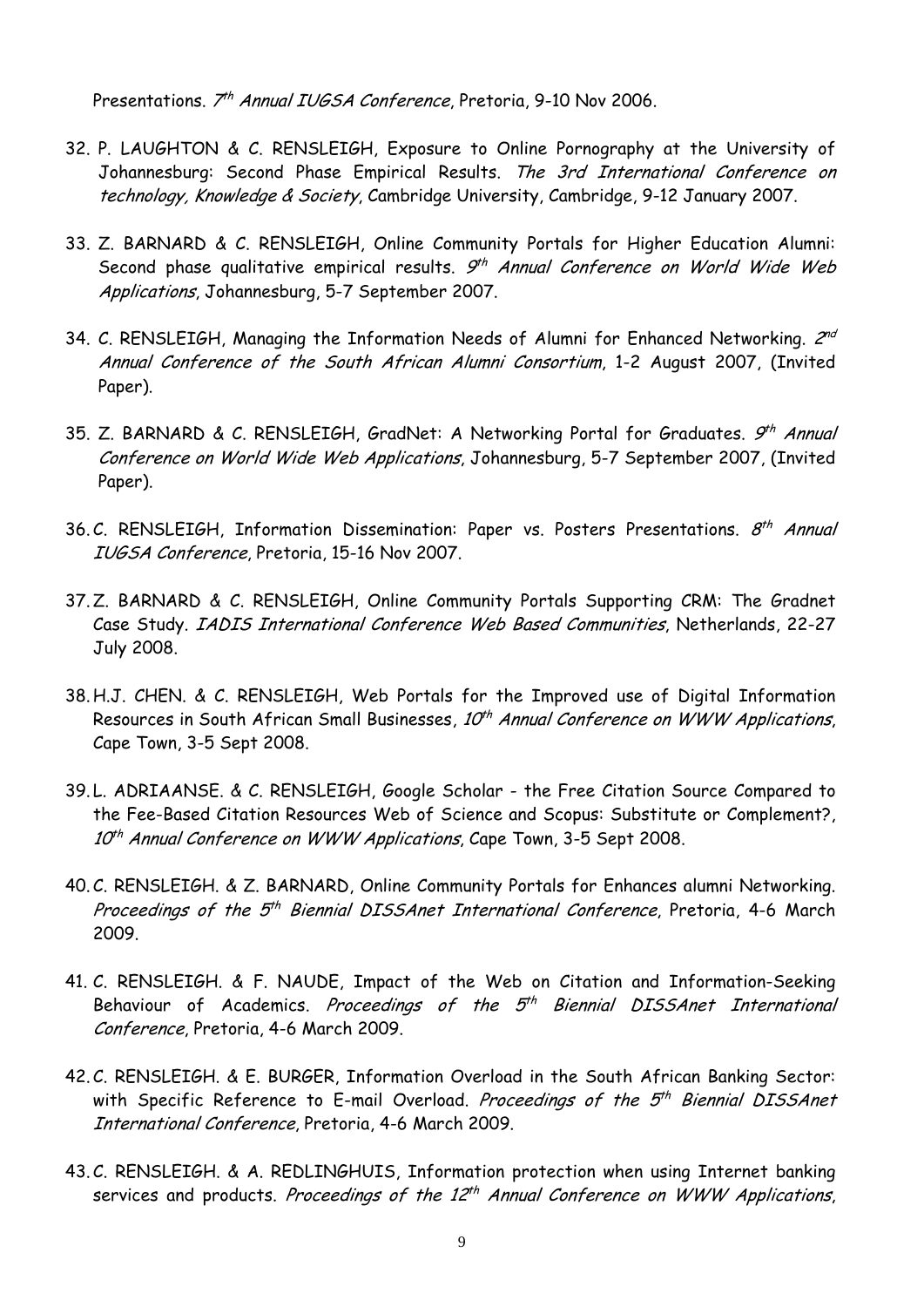Durban, 21-23 Sept 2010.

- 44. J. ARTHUR. & C. RENSLEIGH, Web and Intranet Technologies in the church environment. 12<sup>th</sup> Annual Conference on WWW Applications, Durban, 21-23 Sept 2010.
- 45. L. ADRIANSE. & C. RENSLEIGH, Web-based Macro Evaluation Criteria for Citation Resources from an Environmental Sciences Perspective. 12<sup>th</sup> Annual Conference on WWW Applications, Durban, 21-23 Sept 2010.
- 46. L. ADRIANSE. & C. RENSLEIGH, Web-based Micro Evaluation Criteria for Citation Resources from an Environmental Sciences Perspective. Proceedings of the 12<sup>th</sup> Annual Conference on WWW Applications, Durban, 21-23 Sept 2010.
- 47. K.J. BWALYA., T. DU PLESSIS. & C. RENSLEIGH, Consolidating the Law of Supply and Demand in E-Government Implementation: Case of Botswana. Proceedings of the 6<sup>th</sup> International Conference on e-Government, Cape Town, 30 Sept – 1 Oct 2010.
- 48. H-J. CHEN. & C. RENSLEIGH, Online community portals as information resource conduit for small retail businesses. Proceedings of the  $12<sup>th</sup>$  Annual Conference on WWW Applications, Durban, 21-23 Sept 2010.
- 49. K.J. BWALYA., T. DU PLESSIS. & C. RENSLEIGH, E-Government adoption and synthesis in Zambia: the fundamentals. Proceedings of the 10th Annual Information and Knowledge Management Conference, Johannesburg, 22-23 June 2011.
- 50. K.J. BWALYA., T. DU PLESSIS. & C. RENSLEIGH, E-Government and Governance: Contemporary understanding, Proceedings of the 10th Annual Information and Knowledge Management Conference, Johannesburg, 22-23 June 2011.
- 51.A. POTGIETER., T.I. DUBE. & C. RENSLEIGH, The perception of Knowledge Management in a Research and Development facility. Proceedings of the 8th Annual International Conference on Knowledge Management, Johannesburg, 4-6 September 2012.
- 52. J. ARTHUR. & C. RENSLEIGH, Augmenting information dissemination in the small church environment via the Web and related technologies. Proceedings of the  $14<sup>th</sup>$  Annual Conference on WWW Applications, Durban, 7-9 November 2012.
- 53. J. ARTHUR. & C. RENSLEIGH, Internet and Web: The impact on the small church environment. Proceedings of the  $13<sup>th</sup>$  Annual Information and Knowledge Management conference, Johannesburg, 2 December 2013.
- 54. L. ADRIAANSE & C. RENSLEIGH, E-visibility to enhance knowledge sharing. Proceedings of the 5<sup>th</sup> International Africa Research Group, Mauritius, 29-31 July 2017.
- 55. L. ADRIAANSE & C. RENSLEIGH, ResearchGate: Investigating Altmetric and Bibliometric Relationships for Environmental Science Researchers at Unisa. Proceedings of the 2018 International Conference on Multidisciplinary Research, Mauritius, 22-23 June 2018.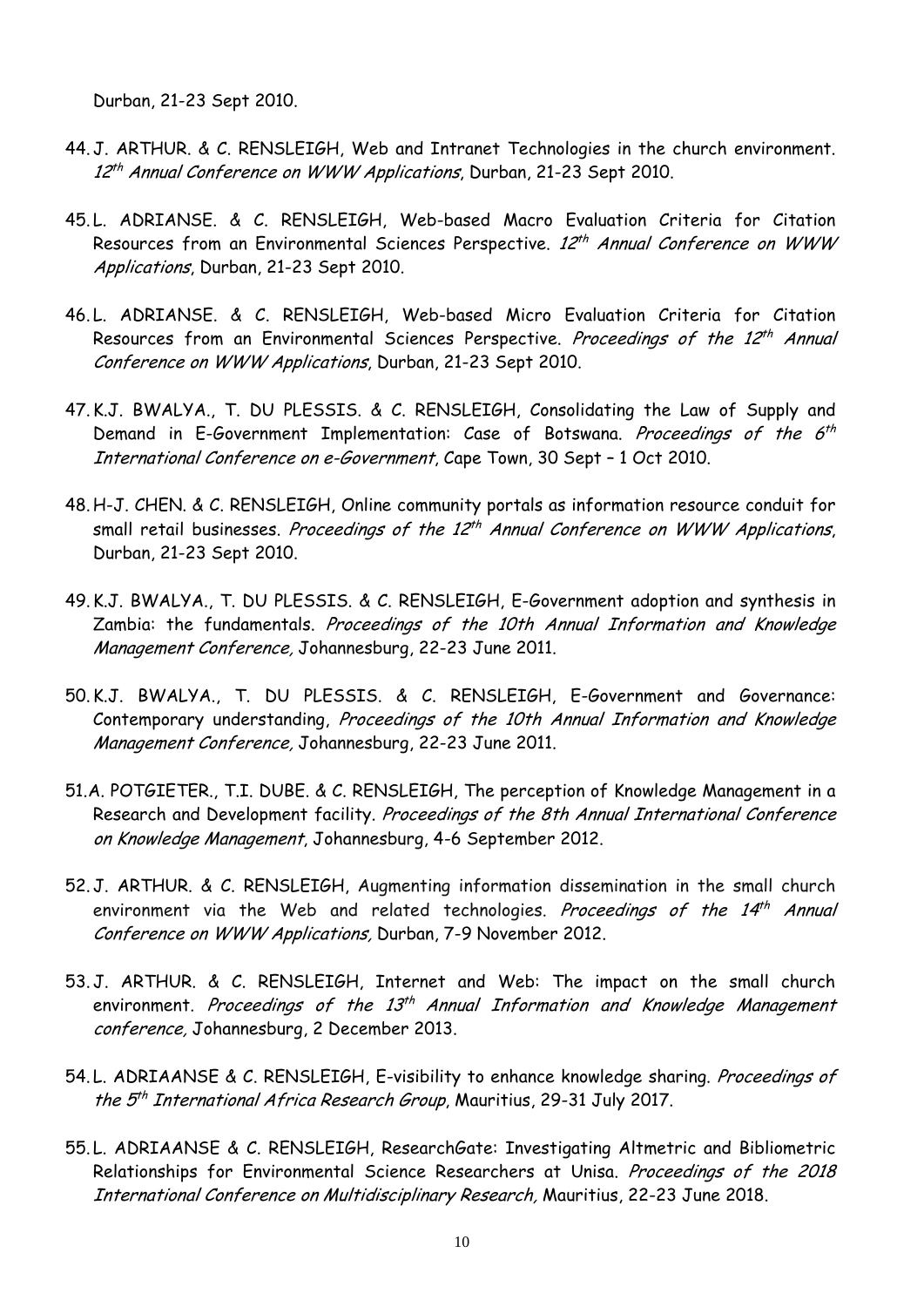56. L. ADRIAANSE & C. RENSLEIGH, Research e-visibility: Using Academia.edu for knowledge sharing. Proceedings of the 15th International Conference on Intellectual Capital, Knowledge Management & Organisational Learning, Western Cape, 29-30 November 2018.

#### **Publications in Peer-Review Journals**

- 1. RENSLEIGH, C. & OLIVIER, M.S. A Computerised-Consultation Service for the Computerisation of the very small Small-Business. South African Computer Journal, pp.25- 35, 1997.
- 2. RENSLEIGH, C. Controlling Internet abuse through effective content filtering: a higher education implementation. South African Journal of Information Management 4(4), 2002.
- 3. NIEMAND, C.J.P. & RENSLEIGH, C. Convergence of on-line community technologies: Internet relay chat (IRC) and peer-to-peer (P2P) file sharing. South African Journal of Information Management 5(3), 2003.
- 4. NORTJE, H. & VAN BRAKEL, P.A. & RENSLEIGH, C. Information environment of teleworkers in South Africa. South African Journal of Information Management 6(1), 2004.
- 5. RENSLEIGH, C. & DE BEER, C. Streamlining the integration between INNOPAC's Electronic Course Reserves and WebCT. South African Journal of Information Management 6(3), 2004.
- 6. NIEMAND, C.J.P. & RENSLEIGH, C. A Study of the RAU Information Science Students' Utilisation of Peer-to-Peer File Sharing Systems. South African Journal of Information Management 6(4), 2004.
- 7. LAUGHTON, P. & RENSLEIGH, C. 2004. Controlling Access to Online Pornography: A Review. South African Journal of Information Management 6(4), 2004 (Student Work).
- 8. BARNARD, Z. & RENSLEIGH, C. & NIEMANN, I. Investigating ICTs for Relationship Marketing targeting Alumni of the University of Johannesburg. International Journal of Technology, Knowledge and Society. Vol(1), 2005.
- 9. BARNARD, Z. & RENSLEIGH, C. Investigating ICTs for Information Dissemination to Alumni of the Newly Merged University of Johannesburg. South African Journal of Information Management 8(2), 2006.
- 10. LAUGHTON, P. & RENSLEIGH, C. Exposure to Online Pornography at the University of Johannesburg: Second Phase Empirical Results. The International Journal of Technology, Knowledge and Society 3(4), 37-44, 2007.
- 11. BURGER, E. & RENSLEIGH, C. Investigating e-mail overload as part of information overload in